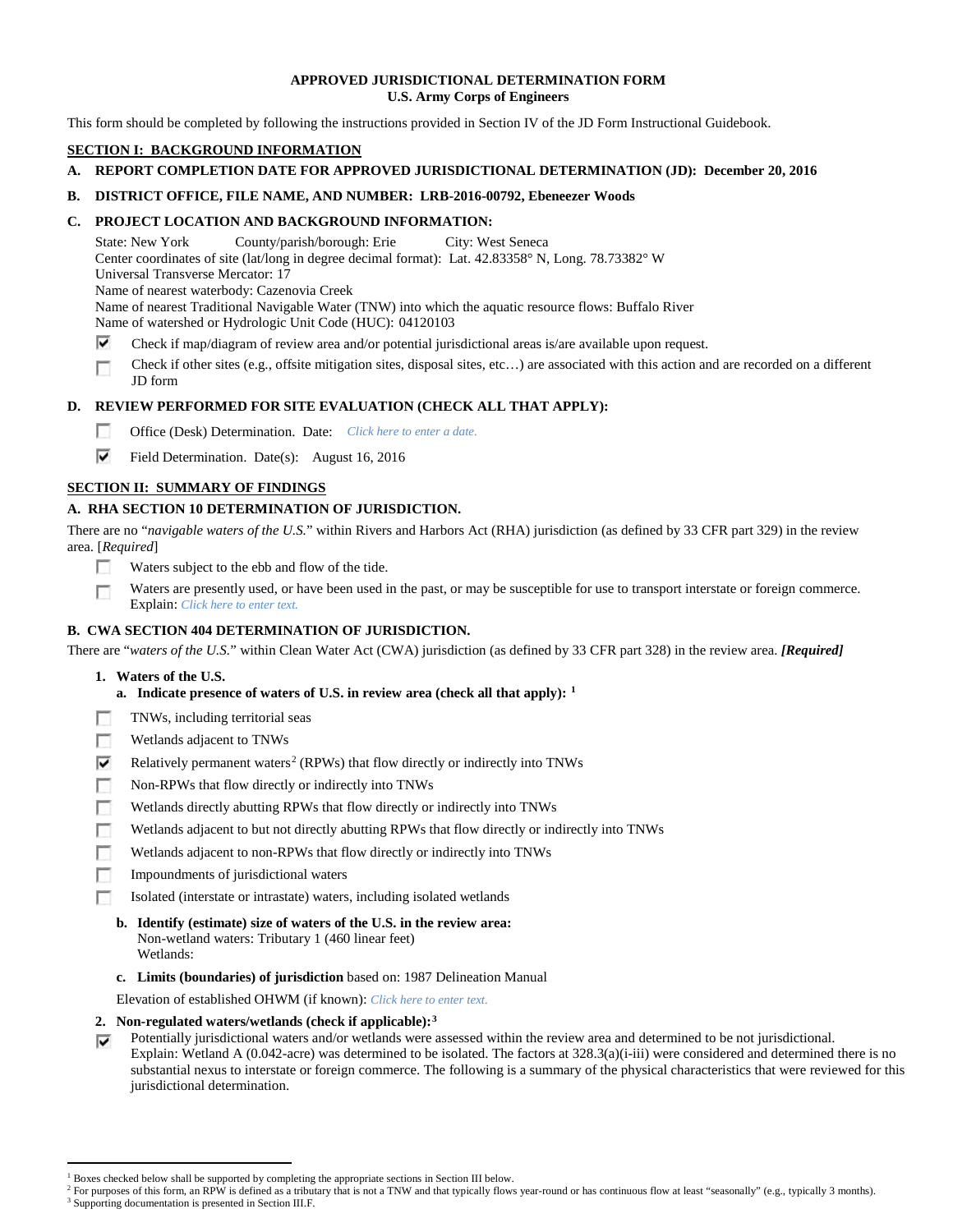The entire perimeter of Wetland A was walked during the August 16, 2016, site visit. There was no surface water outlet from the wetland and based on the topography it appears the wetlands hydrology is solely provided by precipitation and overland sheet flow from the surrounding area. It is unlikely that the wetland receives sufficient surface water to overcome the distance to the nearest tributary, which is Tributary 1, 140 feet to the north. The wetland is surrounded ungraded fill and debris that was deposited many years ago. Due to landscape position and soil characteristics, a shallow subsurface connection is unlikely. Therefore, the wetland is unlikely to have a chemical nexus to the downstream TNW, the Buffalo River. The wetland does not receive or maintain enough surface water of sufficient frequency, duration, or depth to sustain amphibian egg masses or aquatic insect larvae, for example. Therefore, the wetland's hydrological characteristics, combined with the distance between the wetland and the nearest conveyances, preclude the possibility of a biological nexus.

## **SECTION III: CWA ANALYSIS**

#### **A. TNWs AND WETLANDS ADJACENT TO TNWs**

**The agencies will assert jurisdiction over TNWs and wetlands adjacent to TNWs. If the aquatic resource is a TNW, complete Section III.A.1 and Section III.D.1. only; if the aquatic resource is a wetland adjacent to a TNW, complete Sections III.A.1 and 2 and Section III.D.1.; otherwise, see Section III.B below**.

**1. TNW** 

Identify TNW: *Click here to enter text.*

Summarize rationale supporting determination: *Click here to enter text.*

#### **2. Wetland adjacent to TNW**

Summarize rationale supporting conclusion that wetland is "adjacent": *Click here to enter text.*

#### **B. CHARACTERISTICS OF TRIBUTARY (THAT IS NOT A TNW) AND ITS ADJACENT WETLANDS (IF ANY):**

**This section summarizes information regarding characteristics of the tributary and its adjacent wetlands, if any, and it helps determine whether or not the standards for jurisdiction established under Rapanos have been met.** 

**The agencies will assert jurisdiction over non-navigable tributaries of TNWs where the tributaries are "relatively permanent waters" (RPWs), i.e. tributaries that typically flow year-round or have continuous flow at least seasonally (e.g., typically 3 months). A wetland that directly abuts an RPW is also jurisdictional. If the aquatic resource is not a TNW, but has year-round (perennial) flow, skip to Section III.D.2. If the aquatic resource is a wetland directly abutting a tributary with perennial flow, skip to Section III.D.4.**

**A wetland that is adjacent to but that does not directly abut an RPW requires a significant nexus evaluation. Corps districts and EPA regions will include in the record any available information that documents the existence of a significant nexus between a relatively permanent tributary that is not perennial (and its adjacent wetlands if any) and a traditional navigable water, even though a significant nexus finding is not required as a matter of law.**

**If the waterbody[4](#page-1-0) is not an RPW, or a wetland directly abutting an RPW, a JD will require additional data to determine if the waterbody has a significant nexus with a TNW. If the tributary has adjacent wetlands, the significant nexus evaluation must consider the tributary in combination with all of its adjacent wetlands. This significant nexus evaluation that combines, for analytical purposes, the tributary and all of its adjacent wetlands is used whether the review area identified in the JD request is the tributary, or its adjacent wetlands, or both. If the JD covers a tributary with adjacent wetlands, complete Section III.B.1 for the tributary, Section III.B.2 for any onsite wetlands, and Section III.B.3 for all wetlands adjacent to that tributary, both onsite and offsite. The determination whether a significant nexus exists is determined in Section III.C below.**

#### **1. Characteristics of non-TNWs that flow directly or indirectly into TNW**

**(i) General Area Conditions:** Watershed size: *# Choose an item.* Drainage area: *# Choose an item.*

> Average annual rainfall: *#* inches Average annual snowfall: *#* inches

#### **(ii) Physical Characteristics:**

- (a) Relationship with TNW:
	- Tributary flows directly into TNW.
	- п. Tributary flows through *Choose an item.* tributaries before entering TNW.

Project waters are *Choose an item.* river miles from TNW. Project waters are *Choose an item.* river miles from RPW. Project waters are *Choose an item.* aerial (straight) miles from TNW. Project waters are *Choose an item.* aerial (straight) miles from RPW. Project waters cross or serve as state boundaries. Explain: *Click here to enter text.*

Identify flow route to TNW[5:](#page-1-1) *Click here to enter text.* Tributary stream order, if known: *Click here to enter text.*

(b) General Tributary Characteristics (check all that apply):

**Tributary** is: Natural

Artificial (man-made). Explain: *Click here to enter text.*

<span id="page-1-0"></span><sup>&</sup>lt;sup>4</sup> Note that the Instructional Guidebook contains additional information regarding swales, ditches, washes, and erosional features generally and in the arid West.

<span id="page-1-1"></span><sup>5</sup> Flow route can be described by identifying, e.g., tributary a, which flows through the review area, to flow into tributary b, which then flows into TNW.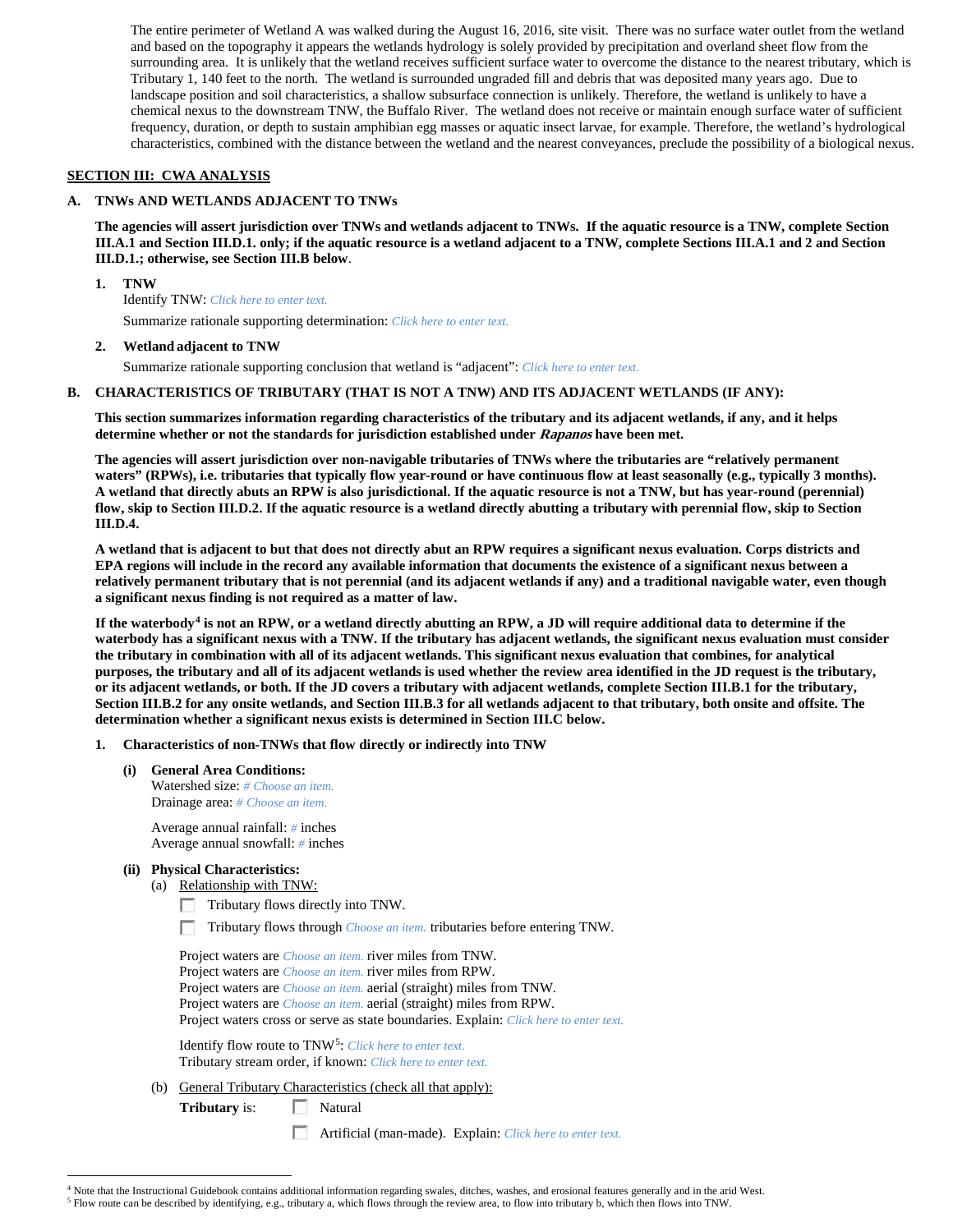|  | Manipulated (man-altered). Explain: Click here to enter text. |                                                                                                                                                                                                                                                                                     |       |                                                                                                                                                                                                                                                                                                                                                                                                                                                                                                     |   |                                                     |  |                           |                    |                                                                                                                                                                                                                      |                                                                                                                   |                                                                                                                                     |  |
|--|---------------------------------------------------------------|-------------------------------------------------------------------------------------------------------------------------------------------------------------------------------------------------------------------------------------------------------------------------------------|-------|-----------------------------------------------------------------------------------------------------------------------------------------------------------------------------------------------------------------------------------------------------------------------------------------------------------------------------------------------------------------------------------------------------------------------------------------------------------------------------------------------------|---|-----------------------------------------------------|--|---------------------------|--------------------|----------------------------------------------------------------------------------------------------------------------------------------------------------------------------------------------------------------------|-------------------------------------------------------------------------------------------------------------------|-------------------------------------------------------------------------------------------------------------------------------------|--|
|  |                                                               | Tributary properties with respect to top of bank (estimate):<br>Average width: # feet<br>Average depth: $#$ feet                                                                                                                                                                    |       |                                                                                                                                                                                                                                                                                                                                                                                                                                                                                                     |   |                                                     |  |                           |                    |                                                                                                                                                                                                                      |                                                                                                                   |                                                                                                                                     |  |
|  |                                                               | Average side slopes: Choose an item.                                                                                                                                                                                                                                                |       |                                                                                                                                                                                                                                                                                                                                                                                                                                                                                                     |   |                                                     |  |                           |                    |                                                                                                                                                                                                                      |                                                                                                                   |                                                                                                                                     |  |
|  |                                                               | Primary tributary substrate composition (check all that apply):                                                                                                                                                                                                                     |       |                                                                                                                                                                                                                                                                                                                                                                                                                                                                                                     |   |                                                     |  |                           |                    |                                                                                                                                                                                                                      |                                                                                                                   |                                                                                                                                     |  |
|  |                                                               |                                                                                                                                                                                                                                                                                     | Silts |                                                                                                                                                                                                                                                                                                                                                                                                                                                                                                     |   | Sands                                               |  |                           |                    |                                                                                                                                                                                                                      | Concrete                                                                                                          |                                                                                                                                     |  |
|  |                                                               |                                                                                                                                                                                                                                                                                     |       | Cobbles                                                                                                                                                                                                                                                                                                                                                                                                                                                                                             |   | Gravel                                              |  |                           |                    |                                                                                                                                                                                                                      | Muck                                                                                                              |                                                                                                                                     |  |
|  |                                                               |                                                                                                                                                                                                                                                                                     |       | Bedrock                                                                                                                                                                                                                                                                                                                                                                                                                                                                                             | n | Vegetation. Type/% cover: Click here to enter text. |  |                           |                    |                                                                                                                                                                                                                      |                                                                                                                   |                                                                                                                                     |  |
|  | Other. Explain: Click here to enter text.                     |                                                                                                                                                                                                                                                                                     |       |                                                                                                                                                                                                                                                                                                                                                                                                                                                                                                     |   |                                                     |  |                           |                    |                                                                                                                                                                                                                      |                                                                                                                   |                                                                                                                                     |  |
|  |                                                               | Tributary condition/stability [e.g., highly eroding, sloughing banks]. Explain: Click here to enter text.<br>Presence of run/riffle/pool complexes. Explain: Click here to enter text.<br>Tributary geometry: Choose an item.<br>Tributary gradient (approximate average slope): #% |       |                                                                                                                                                                                                                                                                                                                                                                                                                                                                                                     |   |                                                     |  |                           |                    |                                                                                                                                                                                                                      |                                                                                                                   |                                                                                                                                     |  |
|  | (c)                                                           | Flow:<br>Tributary provides for: Choose an item.<br>Estimate average number of flow events in review area/year: Choose an item.<br>Describe flow regime: Click here to enter text.<br>Other information on duration and volume: Click here to enter text.                           |       |                                                                                                                                                                                                                                                                                                                                                                                                                                                                                                     |   |                                                     |  |                           |                    |                                                                                                                                                                                                                      |                                                                                                                   |                                                                                                                                     |  |
|  |                                                               | <b>Surface flow is:</b> Choose an item. <b>Characteristics:</b> Click here to enter text.                                                                                                                                                                                           |       |                                                                                                                                                                                                                                                                                                                                                                                                                                                                                                     |   |                                                     |  |                           |                    |                                                                                                                                                                                                                      |                                                                                                                   |                                                                                                                                     |  |
|  |                                                               | Subsurface flow: Choose an item. Explain findings: Click here to enter text.<br><b>Dye</b> (or other) test performed: <i>Click here to enter text</i> .                                                                                                                             |       |                                                                                                                                                                                                                                                                                                                                                                                                                                                                                                     |   |                                                     |  |                           |                    |                                                                                                                                                                                                                      |                                                                                                                   |                                                                                                                                     |  |
|  |                                                               |                                                                                                                                                                                                                                                                                     | L.    | Tributary has (check all that apply):<br>$\Box$ Bed and banks<br>OHWM <sup>6</sup> (check all indicators that apply):<br>$\Box$ clear, natural line impressed on the bank $\Box$<br>changes in the character of soil<br>$\Box$ shelving<br>vegetation matted down, bent, or absent $\Box$<br>leaf litter disturbed or washed away<br>sediment deposition<br>water staining<br>other (list): Click here to enter text.<br><b>Discontinuous OHWM.</b> <sup>7</sup> Explain: Click here to enter text. |   | L.                                                  |  | sediment sorting<br>scour |                    | the presence of litter and debris<br>destruction of terrestrial vegetation<br>the presence of wrack line<br>multiple observed or predicted flow events<br>abrupt change in plant community Click here to enter text. |                                                                                                                   |                                                                                                                                     |  |
|  |                                                               |                                                                                                                                                                                                                                                                                     |       | High Tide Line indicated by:<br>oil or scum line along shore objects<br>fine shell or debris deposits (foreshore)<br>physical markings/characteristics<br>tidal gauges<br>other (list): Click here to enter text.                                                                                                                                                                                                                                                                                   |   |                                                     |  |                           | physical markings; |                                                                                                                                                                                                                      | Mean High Water Mark indicated by:<br>survey to available datum;<br>vegetation lines/changes in vegetation types. | If factors other than the OHWM were used to determine lateral extent of CWA jurisdiction (check all that apply):                    |  |
|  |                                                               | (iii) Chemical Characteristics:                                                                                                                                                                                                                                                     |       | <b>Explain:</b> Click here to enter text.<br>Identify specific pollutants, if known: Click here to enter text.                                                                                                                                                                                                                                                                                                                                                                                      |   |                                                     |  |                           |                    |                                                                                                                                                                                                                      |                                                                                                                   | Characterize tributary (e.g., water color is clear, discolored, oily film; water quality; general watershed characteristics, etc.). |  |
|  |                                                               | (iv) Biological Characteristics. Channel supports (check all that apply):                                                                                                                                                                                                           |       |                                                                                                                                                                                                                                                                                                                                                                                                                                                                                                     |   |                                                     |  |                           |                    |                                                                                                                                                                                                                      |                                                                                                                   |                                                                                                                                     |  |
|  |                                                               |                                                                                                                                                                                                                                                                                     |       | Riparian corridor. Characteristics (type, average width): Click here to enter text.                                                                                                                                                                                                                                                                                                                                                                                                                 |   |                                                     |  |                           |                    |                                                                                                                                                                                                                      |                                                                                                                   |                                                                                                                                     |  |
|  |                                                               |                                                                                                                                                                                                                                                                                     |       | Wetland fringe. Characteristics: Click here to enter text.                                                                                                                                                                                                                                                                                                                                                                                                                                          |   |                                                     |  |                           |                    |                                                                                                                                                                                                                      |                                                                                                                   |                                                                                                                                     |  |
|  |                                                               | Habitat for:                                                                                                                                                                                                                                                                        |       |                                                                                                                                                                                                                                                                                                                                                                                                                                                                                                     |   |                                                     |  |                           |                    |                                                                                                                                                                                                                      |                                                                                                                   |                                                                                                                                     |  |
|  |                                                               |                                                                                                                                                                                                                                                                                     |       | Federally Listed species. Explain findings: Click here to enter text.                                                                                                                                                                                                                                                                                                                                                                                                                               |   |                                                     |  |                           |                    |                                                                                                                                                                                                                      |                                                                                                                   |                                                                                                                                     |  |
|  |                                                               |                                                                                                                                                                                                                                                                                     |       |                                                                                                                                                                                                                                                                                                                                                                                                                                                                                                     |   |                                                     |  |                           |                    |                                                                                                                                                                                                                      |                                                                                                                   |                                                                                                                                     |  |
|  |                                                               |                                                                                                                                                                                                                                                                                     |       | Fish/spawn areas. Explain findings: Click here to enter text.                                                                                                                                                                                                                                                                                                                                                                                                                                       |   |                                                     |  |                           |                    |                                                                                                                                                                                                                      |                                                                                                                   |                                                                                                                                     |  |

<span id="page-2-1"></span><span id="page-2-0"></span> <sup>6</sup> A natural or man-made discontinuity in the OHWM does not necessarily sever jurisdiction (e.g., where the stream temporarily flows underground, or where the OHWM has been removed by development or agricultural practices). Where there is a break in the OHWM that is unrelated to the waterbody's flow regime (e.g., flow over a rock outcrop or through a culvert), the agencies will look for indicators of flow above and below the break. 7 Ibid.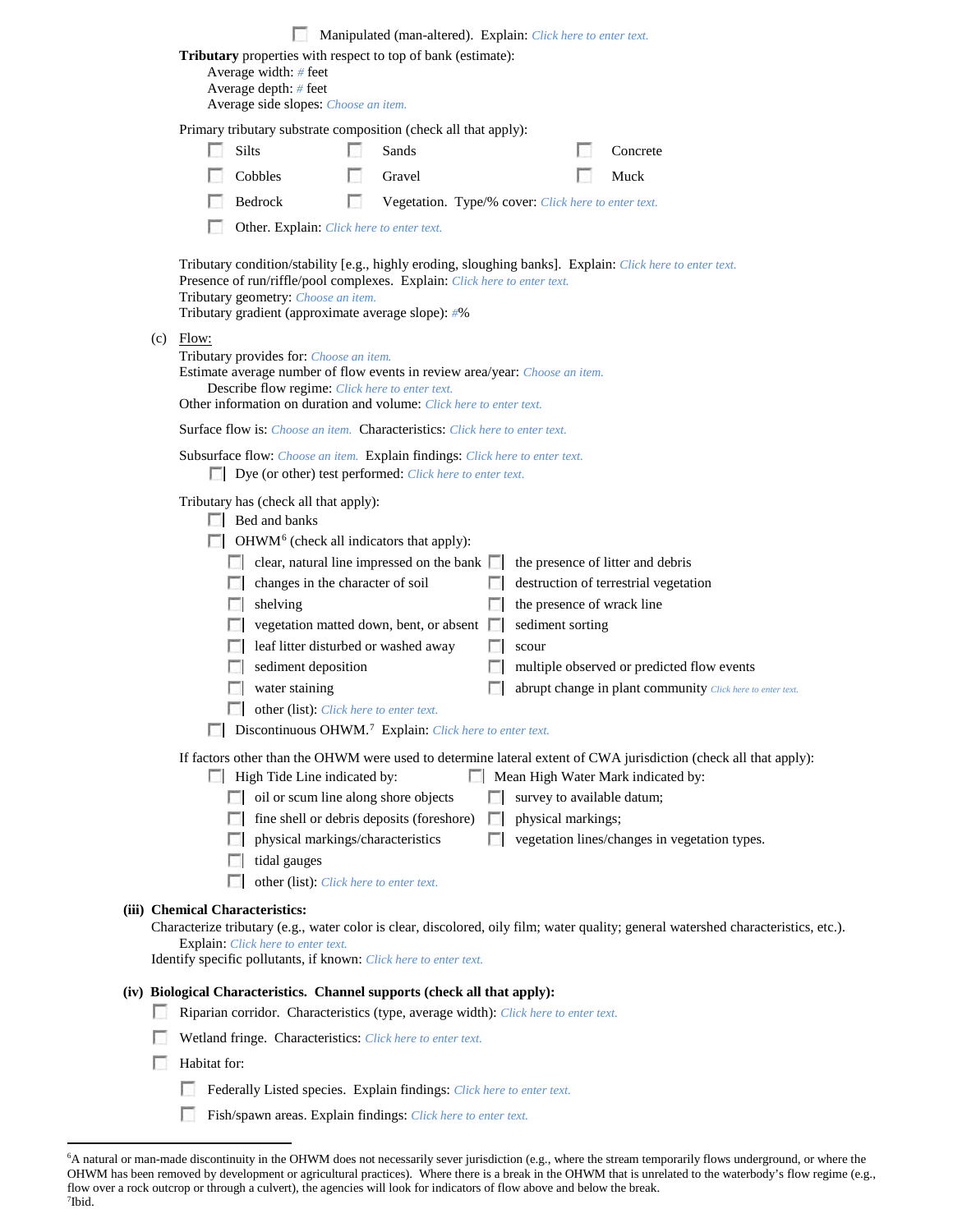Other environmentally-sensitive species. Explain findings: *Click here to enter text.*

Aquatic/wildlife diversity. Explain findings: *Click here to enter text.*

#### **2. Characteristics of wetlands adjacent to non-TNW that flow directly or indirectly into TNW**

#### **(i) Physical Characteristics:**

- (a) General Wetland Characteristics:
	- Properties: Wetland size: Wetland type. Explain: Wetland quality. Explain: Project wetlands cross or serve as state boundaries. Explain: *Click here to enter text.*
- (b) General Flow Relationship with Non-TNW:

Flow is: *Choose an item.* Explain: Surface flow is: *Choose an item.*

Characteristics:

Subsurface flow: Unknown Explain findings: *Click here to enter text.* Dye (or other) test performed: *Click here to enter text.*

## (c) Wetland Adjacency Determination with Non-TNW:

- Directly abutting **1999**
- $\sim$ Not directly abutting
	- Discrete wetland hydrologic connection. Explain
	- $\sim$ Ecological connection. Explain:
	- п Separated by berm/barrier. Explain: *Click here to enter text.*
- (d) Proximity (Relationship) to TNW

Project wetlands are *Choose an item.* river miles from TNW. Project waters are *Choose an item.* aerial (straight) miles from TNW. Flow is from: *Choose an item.* Estimate approximate location of wetland as within the *Choose an item.* floodplain.

#### **(ii) Chemical Characteristics:**

Characterize wetland system (e.g., water color is clear, brown, oil film on surface; water quality; general watershed characteristics; etc.). Explain:

Identify specific pollutants, if known:

#### **(iii) Biological Characteristics. Wetland supports (check all that apply):**

- Riparian buffer. Characteristics (type, average width): *Click here to enter text.*
- Vegetation type/percent cover. Explain: The wetlands are heavily vegetated with a combination of scrub/shrub, emergent and forested vegetation.
- **Habitat for:**

Federally Listed species. Explain findings: *Click here to enter text*.

Fish/spawn areas. Explain findings: *Click here to enter text*.

- Other environmentally-sensitive species. Explain findings: *Click here to enter text.*
- Aquatic/wildlife diversity. Explain findings: *Click here to enter text.*

## **3. Characteristics of all wetlands adjacent to the tributary (if any)**

All wetland(s) being considered in the cumulative analysis: *Choose an item.* Approximately (*#*) acres in total are being considered in the cumulative analysis. For each wetland, specify the following:

Directly abuts?  $(Y/N)$  Size (in acres)

Summarize overall biological, chemical and physical functions being performed:

# **C. SIGNIFICANT NEXUS DETERMINATION**

**A significant nexus analysis will assess the flow characteristics and functions of the tributary itself and the functions performed by any wetlands adjacent to the tributary to determine if they significantly affect the chemical, physical, and biological integrity of a TNW. For each of the following situations, a significant nexus exists if the tributary, in combination with all of its adjacent wetlands, has more than a speculative or insubstantial effect on the chemical, physical and/or biological integrity of a TNW. Considerations when evaluating significant nexus include, but are not limited to the volume, duration, and frequency of the flow of water in the tributary and its proximity to a TNW, and the functions performed by the tributary and all its adjacent wetlands. It is not appropriate to determine significant nexus based solely on any specific threshold of distance (e.g. between a tributary and its adjacent wetland or between a tributary and the TNW). Similarly, the fact an adjacent wetland lies within or outside of a floodplain is not solely determinative of significant nexus.** 

**Draw connections between the features documented and the effects on the TNW, as identified in the** *Rapanos* **Guidance and discussed in the Instructional Guidebook. Factors to consider include, for example:**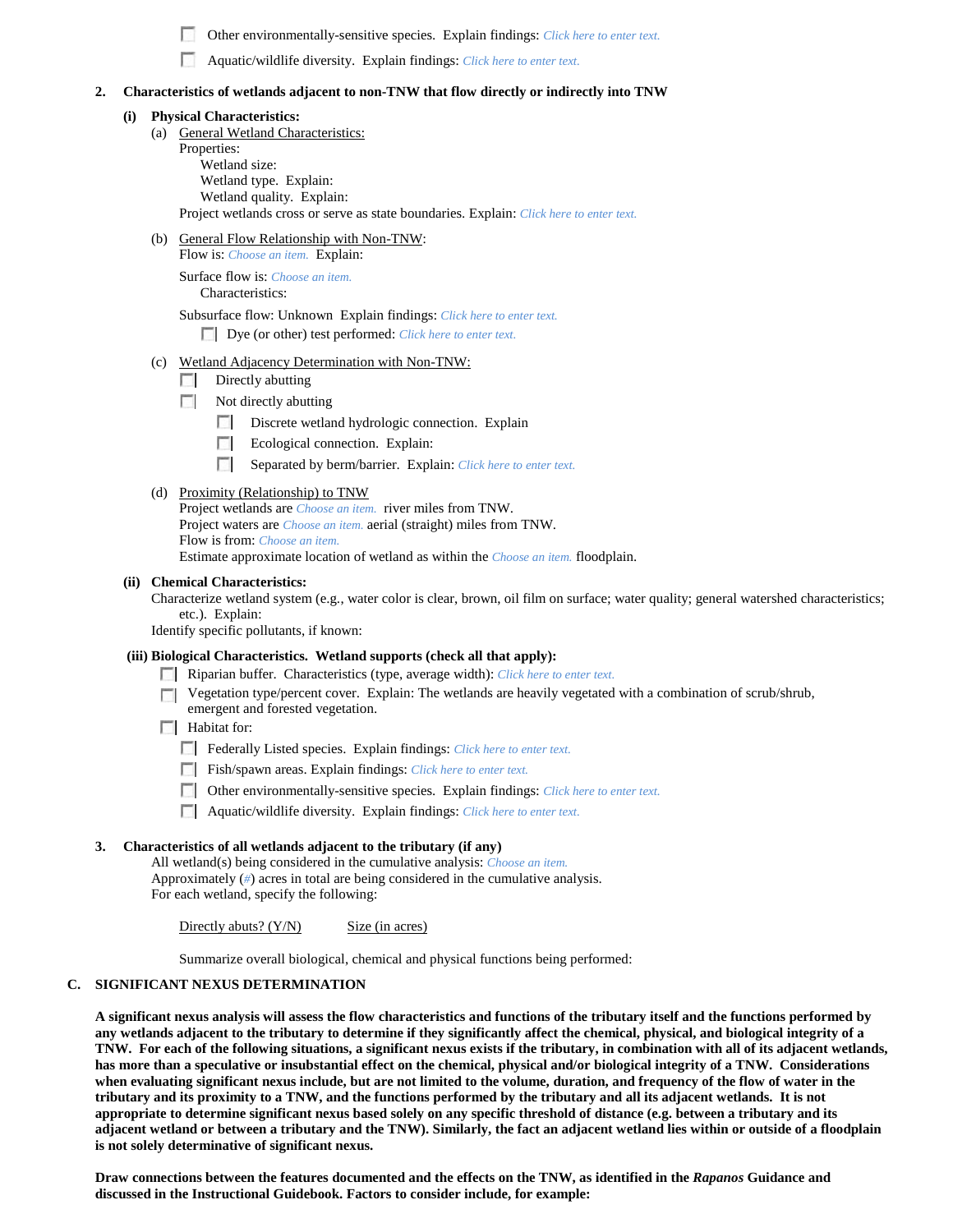- Does the tributary, in combination with its adjacent wetlands (if any), have the capacity to carry pollutants or flood waters to TNWs, or to reduce the amount of pollutants or flood waters reaching a TNW?
- Does the tributary, in combination with its adjacent wetlands (if any), provide habitat and lifecycle support functions for fish and other species, such as feeding, nesting, spawning, or rearing young for species that are present in the TNW?
- Does the tributary, in combination with its adjacent wetlands (if any), have the capacity to transfer nutrients and organic carbon that support downstream foodwebs?
- Does the tributary, in combination with its adjacent wetlands (if any), have other relationships to the physical, chemical, or biological integrity of the TNW?

#### *Note: the above list of considerations is not inclusive and other functions observed or known to occur should be documented below:*

- **1. Significant nexus findings for non-RPW that has no adjacent wetlands and flows directly or indirectly into TNWs.** Explain findings of presence or absence of significant nexus below, based on the tributary itself, then go to Section III.D: *Click here to enter text.*
- **2. Significant nexus findings for non-RPW and its adjacent wetlands, where the non-RPW flows directly or indirectly into TNWs.**  Explain findings of presence or absence of significant nexus below, based on the tributary in combination with all of its adjacent wetlands, then go to Section III.D: *Click here to enter text.*
- **3. Significant nexus findings for wetlands adjacent to an RPW but that do not directly abut the RPW.** Explain findings of presence or absence of significant nexus below, based on the tributary in combination with all of its adjacent wetlands, then go to Section III.D:

## **D. DETERMINATIONS OF JURISDICTIONAL FINDINGS. THE SUBJECT WATERS/WETLANDS ARE (CHECK ALL THAT APPLY):**

- **1. TNWs and Adjacent Wetlands.** Check all that apply and provide size estimates in review area:
	- TNWs: *#* linear feet *#* width (ft), Or, *#* acres.
	- **Wetlands adjacent to TNWs: # acres.**

# **2. RPWs that flow directly or indirectly into TNWs.**

- Tributaries of TNWs where tributaries typically flow year-round are jurisdictional. Provide data and rationale indicating that tributary is perennial:
- Tributaries of TNW where tributaries have continuous flow "seasonally" (e.g., typically three months each year) are jurisdictional. ⊽ Data supporting this conclusion is provided at Section III.B. Provide rationale indicating that tributary flows seasonally: Tributary 1 is shown as an intermittent blue line on the USGS topo maps and drains directly into Cazenovia Creek via a series of open channel and pipes. It has bed and bank features, an OHWM, is 6-8 feet wide and 1 to 2 feet deep. Surface water is visible on most aerial photos. Surface water was seen during the site visit in August during an unusually dry summer. It appears the tributary flows continually, as least seasonally.

Provide estimates for jurisdictional waters in the review area (check all that apply):

- $\triangledown$  Tributary waters: Tributary 1 (460 linear feet)
- Other non-wetland waters: *#* acres. Identify type(s) of waters: *Click here to enter text.*

#### **3. Non-RPWs[8](#page-4-0) that flow directly or indirectly into TNWs.**

 $\Box$  Waterbody that is not a TNW or an RPW, but flows directly or indirectly into a TNW, and it has a significant nexus with a TNW is jurisdictional. Data supporting this conclusion is provided at Section III.C.

Provide estimates for jurisdictional waters within the review area (check all that apply):

- Tributary waters: # linear feet # width (ft).
- Other non-wetland waters: *#* acres.

Identify type(s) of waters: *Click here to enter text.*

# **4. Wetlands directly abutting an RPW that flow directly or indirectly into TNWs.**

- **Wetlands directly abut RPW and thus are jurisdictional as adjacent wetlands.** 
	- Wetlands directly abutting an RPW where tributaries typically flow year-round. Provide data and rationale **TT** indicating that tributary is perennial in Section III.D.2, above. Provide rationale indicating that wetland is directly abutting an RPW:

Wetlands directly abutting an RPW where tributaries typically flow "seasonally." Provide data indicating that tributary is seasonal in Section III.B and rationale in Section III.D.2, above. Provide rationale indicating that wetland is directly abutting an RPW: *Click here to enter text.*

Provide acreage estimates for jurisdictional wetlands in the review area:

# **5. Wetlands adjacent to but not directly abutting an RPW that flow directly or indirectly into TNWs.**

 $\Box$  Wetlands that do not directly abut an RPW, but when considered in combination with the tributary to which they are adjacent and with similarly situated adjacent wetlands, have a significant nexus with a TNW are jurisidictional. Data supporting this conclusion is provided at Section III.C.

Provide acreage estimates for jurisdictional wetlands in the review area:

<span id="page-4-0"></span>**6. Wetlands adjacent to non-RPWs that flow directly or indirectly into TNWs.**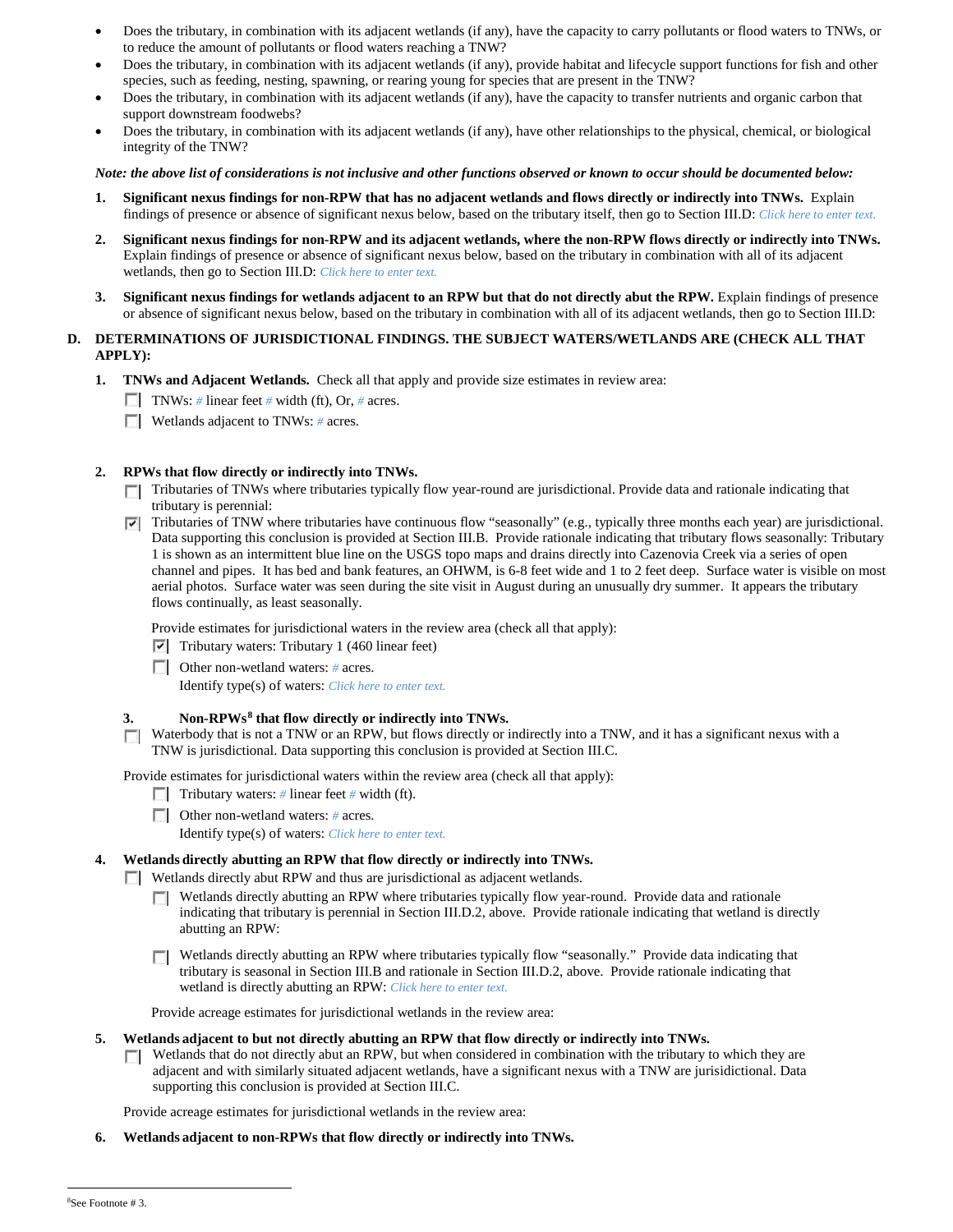Wetlands adjacent to such waters, and have when considered in combination with the tributary to which they are adjacent and with similarly situated adjacent wetlands, have a significant nexus with a TNW are jurisdictional. Data supporting this conclusion is provided at Section III.C.

Provide estimates for jurisdictional wetlands in the review area: *#* acres.

## **7. Impoundments of jurisdictional waters. [9](#page-5-0)**

As a general rule, the impoundment of a jurisdictional tributary remains jurisdictional.

- Demonstrate that impoundment was created from "waters of the U.S.," or n
- Demonstrate that water meets the criteria for one of the categories presented above (1-6), or
- Demonstrate that water is isolated with a nexus to commerce (see E below).

#### **E. ISOLATED [INTERSTATE OR INTRA-STATE] WATERS, INCLUDING ISOLATED WETLANDS, THE USE, DEGRADATION OR DESTRUCTION OF WHICH COULD AFFECT INTERSTATE COMMERCE, INCLUDING ANY SUCH WATERS (CHECK ALL THAT APPLY):[10](#page-5-1)**

- which are or could be used by interstate or foreign travelers for recreational or other purposes.
- $\Box$  from which fish or shellfish are or could be taken and sold in interstate or foreign commerce.
- which are or could be used for industrial purposes by industries in interstate commerce.
- Interstate isolated waters.Explain: *Click here to enter text.*
- Other factors.Explain: *Click here to enter text.*

#### **Identify water body and summarize rationale supporting determination:** *Click here to enter text.*

Provide estimates for jurisdictional waters in the review area (check all that apply):

Tributary waters: # linear feet # width (ft).

**Other non-wetland waters:** # acres.

Identify type(s) of waters: *Click here to enter text.*

Wetlands: # acres.

## **F. NON-JURISDICTIONAL WATERS, INCLUDING WETLANDS (CHECK ALL THAT APPLY):**

If potential wetlands were assessed within the review area, these areas did not meet the criteria in the 1987 Corps of Engineers Wetland Delineation Manual and/or appropriate Regional Supplements.

- ⊽ Review area included isolated waters with no substantial nexus to interstate (or foreign) commerce.
	- Prior to the Jan 2001 Supreme Court decision in "*SWANCC*," the review area would have been regulated based solely on the ⊽ "Migratory Bird Rule" (MBR).
- г Waters do not meet the "Significant Nexus" standard, where such a finding is required for jurisdiction. Explain: *Click here to enter text.*
- П Other: (explain, if not covered above): *Click here to enter text.*

Provide acreage estimates for non-jurisdictional waters in the review area, where the sole potential basis of jurisdiction is the MBR factors (i.e., presence of migratory birds, presence of endangered species, use of water for irrigated agriculture), using best professional judgment (check all that apply):

- Non-wetland waters (i.e., rivers, streams): *#* linear feet *#* width (ft).
- Lakes/ponds: # acres.
- Other non-wetland waters: *#* acres. List type of aquatic resource: *Click here to enter text.*.
- $\blacktriangleright$  Wetland A (0.042-acre)

Provide acreage estimates for non-jurisdictional waters in the review area that do not meet the "Significant Nexus" standard, where such a finding is required for jurisdiction (check all that apply):

Non-wetland waters (i.e., rivers, streams): *#* linear feet *#* width (ft).

- Г Lakes/ponds: *#* acres.
	- Other non-wetland waters: *#* acres. List type of aquatic resource: *Click here to enter text.*.
	- Wetlands: *#* acres.

#### **SECTION IV: DATA SOURCES.**

- **A. SUPPORTING DATA. Data reviewed for JD (check all that apply -** checked items shall be included in case file and, where checked and requested, appropriately reference sources below):
	- Maps, plans, plots or plat submitted by or on behalf of the applicant/consultant: *Click here to enter text.*
	- $\nabla$  Data sheets prepared/submitted by or on behalf of the applicant/consultant.
		- Office concurs with data sheets/delineation report.
		- Office does not concur with data sheets/delineation report.

<sup>&</sup>lt;sup>9</sup> To complete the analysis refer to the key in Section III.D.6 of the Instructional Guidebook.

<span id="page-5-1"></span><span id="page-5-0"></span><sup>&</sup>lt;sup>10</sup> Prior to asserting or declining CWA jurisdiction based solely on this category, Corps Districts will elevate the action to Corps and EPA HQ for review consistent with the process described in the Corps/EPA *Memorandum Regarding CWA Act Jurisdiction Following Rapanos.*